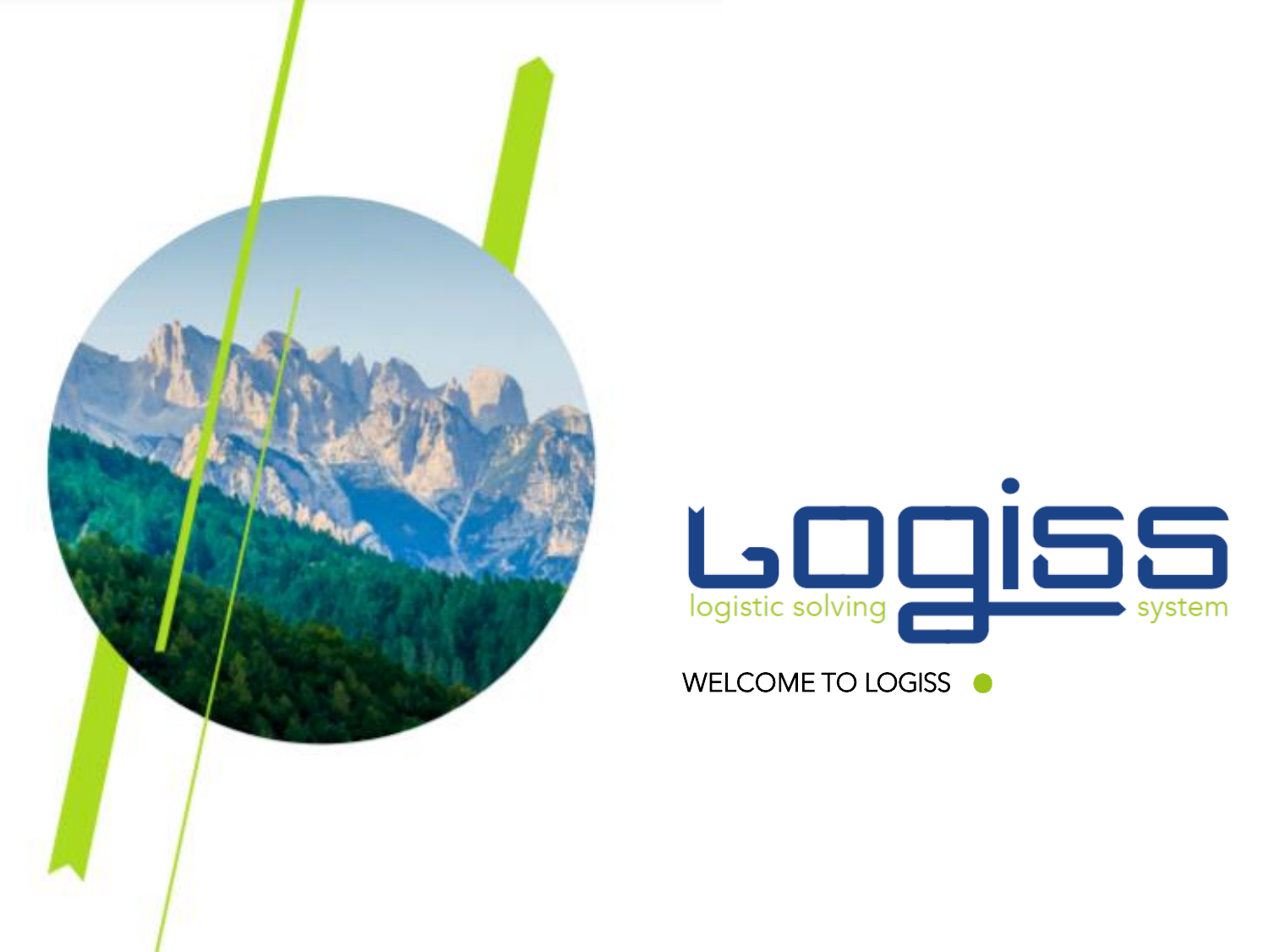

## WHO WE ARE

#### WE PLAN SHARED SOLUTIONS

Reliability, precision and flexibility.

Logiss was born in a territory that makes quality its strong point.

The synergy and knowledge of professionals in the field of internal handling, mechanical and structural engineering have given shape to a company whose vision is the design of shared solutions.

Research and innovation are the foundations on which Logiss builds high-performance logistics systems to promote the development of its partners and their businesses in a 4.0 vision, the only true mission of Logiss.

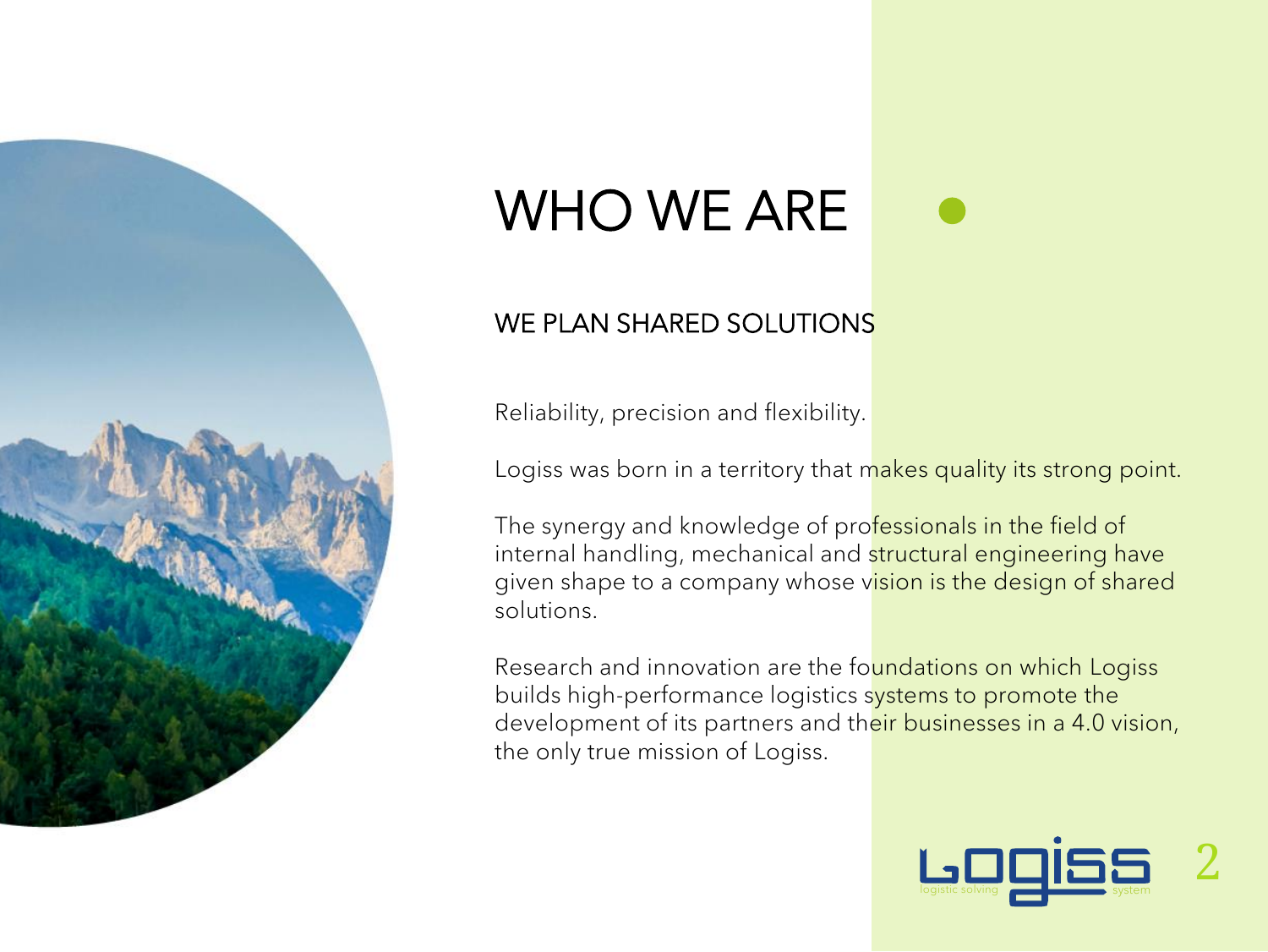

## WHAT WE DO

#### ONLY ONE GOAL: THAT OF OUR PARTNER

Logiss offers turnkey solutions to provide an industrialized and at the same time customized product.

Our technical team creates detailed layouts (also presented in 3D and virtual 3D) with the aim of optimizing construction costs and achieving high work performances in warehouses and logistics centres.

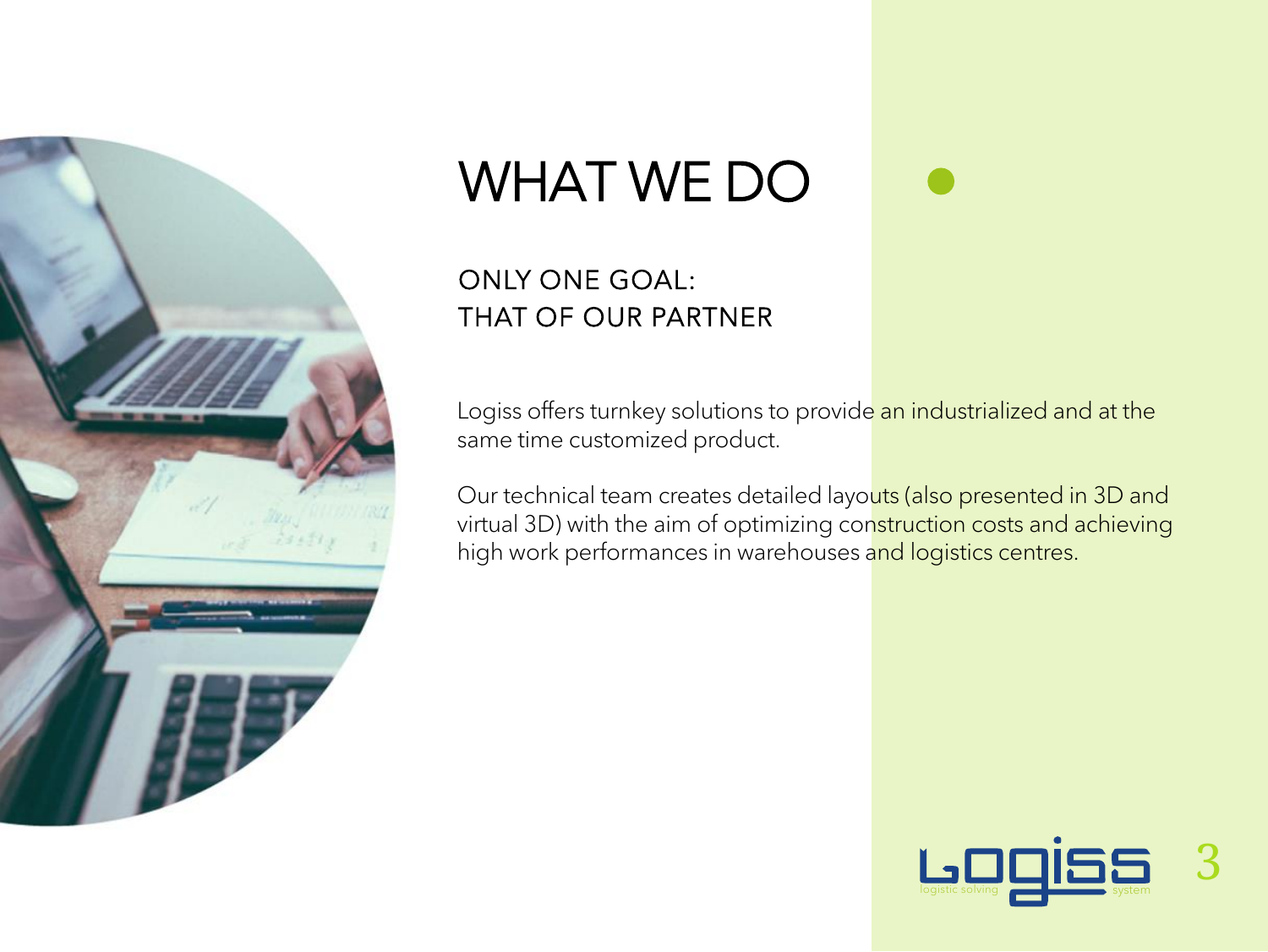

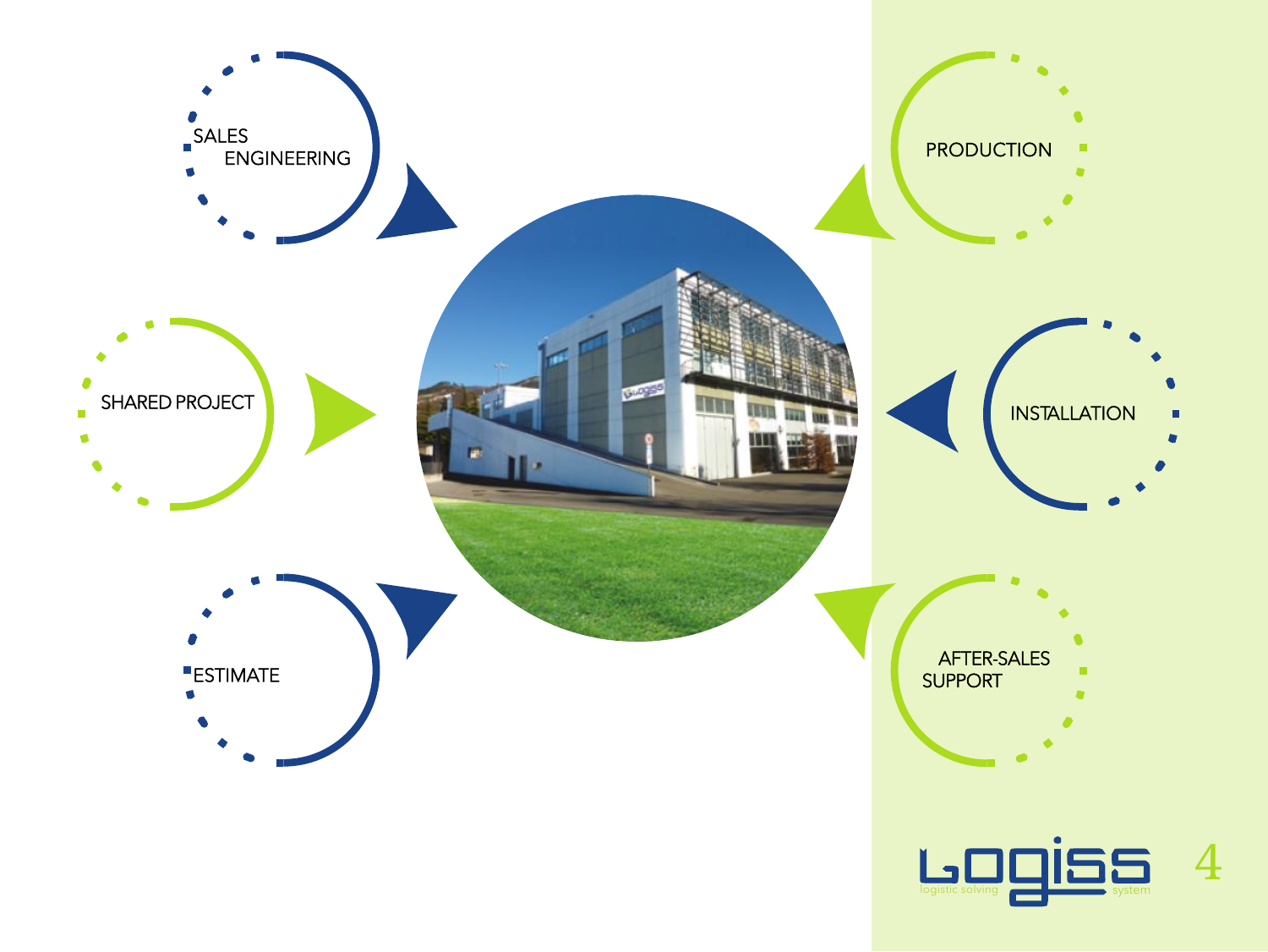# HANDLING BOXES

Sorting systems with a full range of solutions for handling boxes, packages, envelopes and loose objects of any kind of sizes.







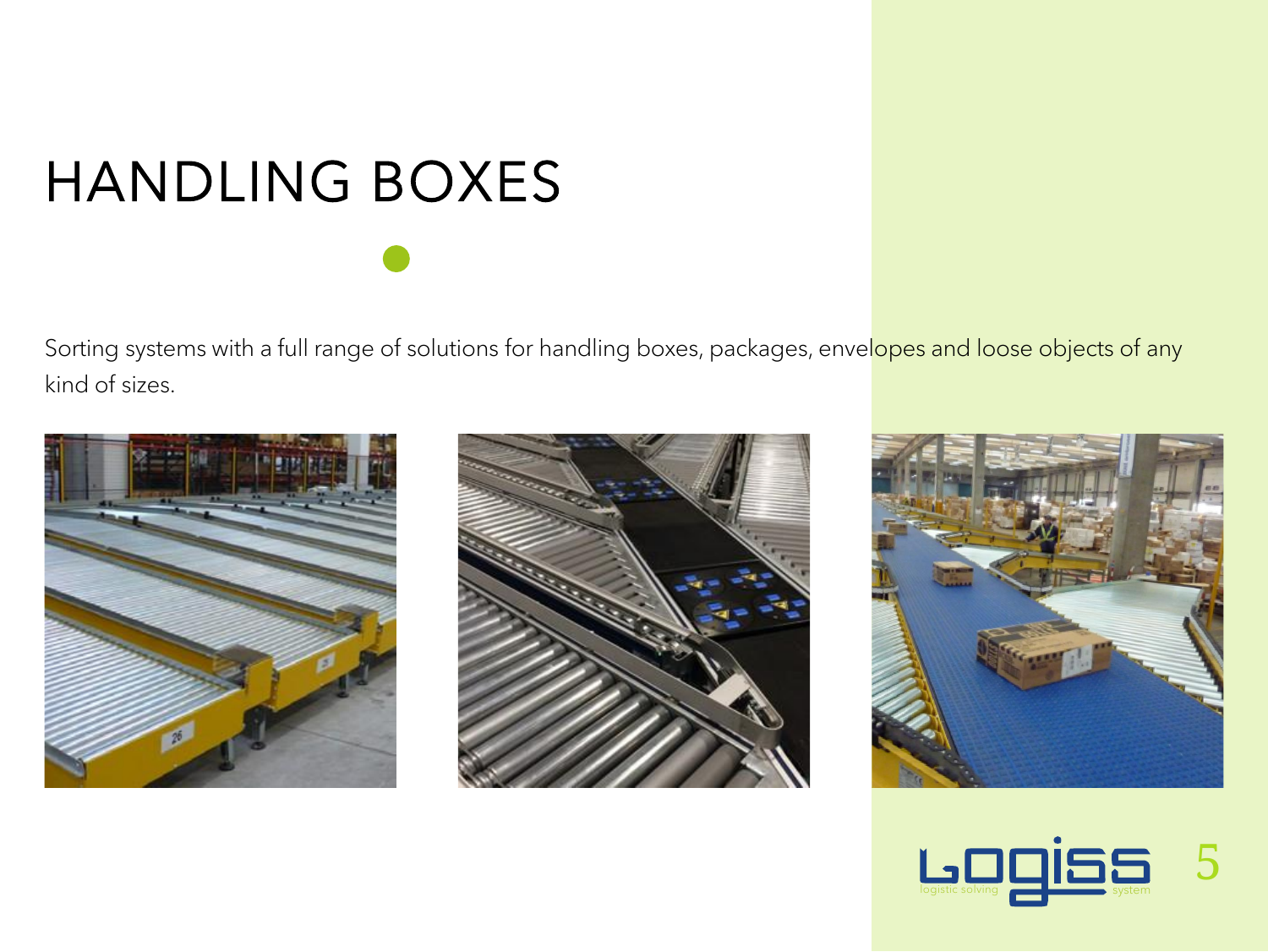#### PALLET HANDLING O

Sorting systems with motorized, idle roller conveyors, chain conveyors and accessory machines.







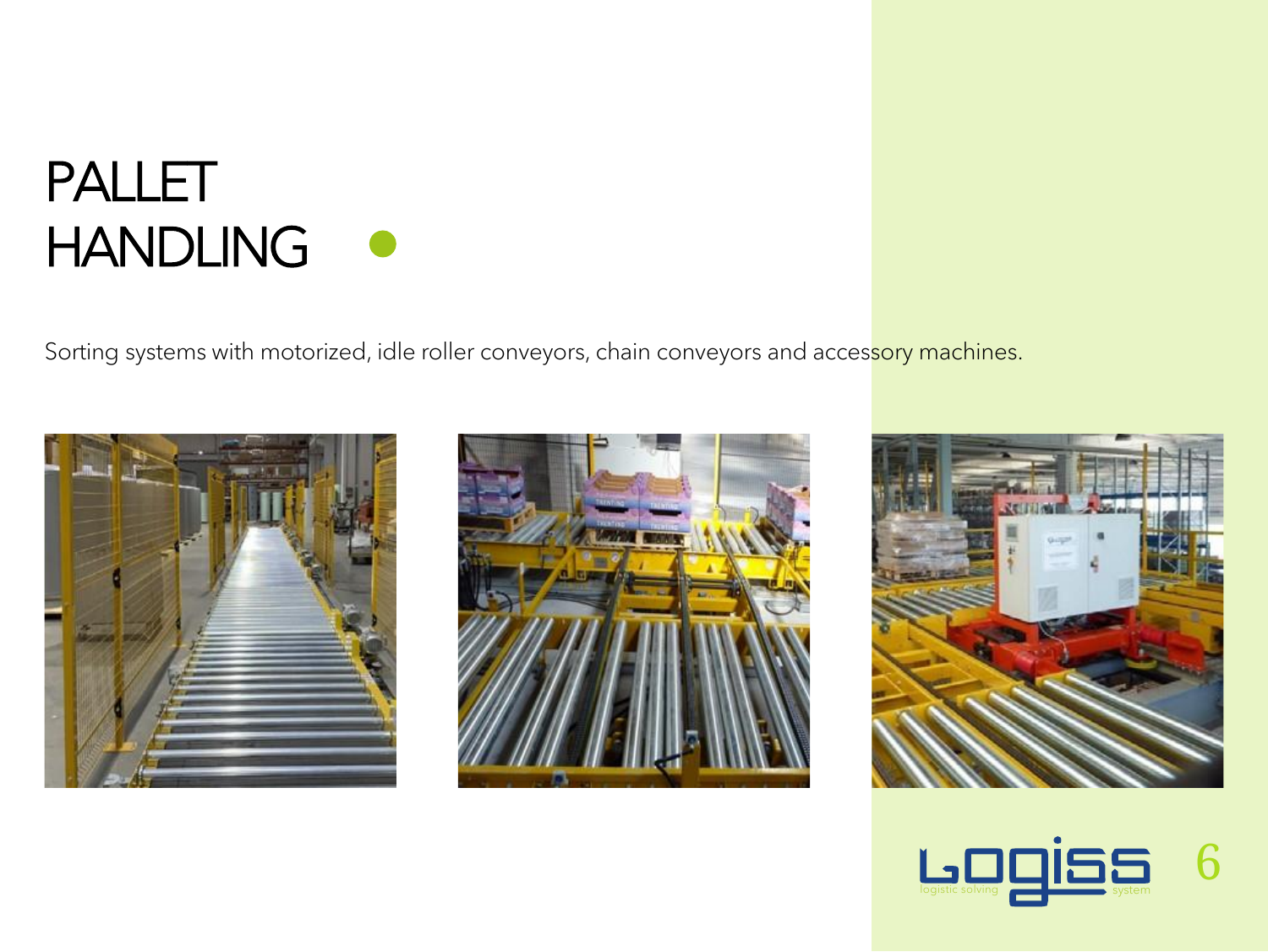#### AUTOMATIC LIFTS

Systems to connect different floors related to any type of transport.







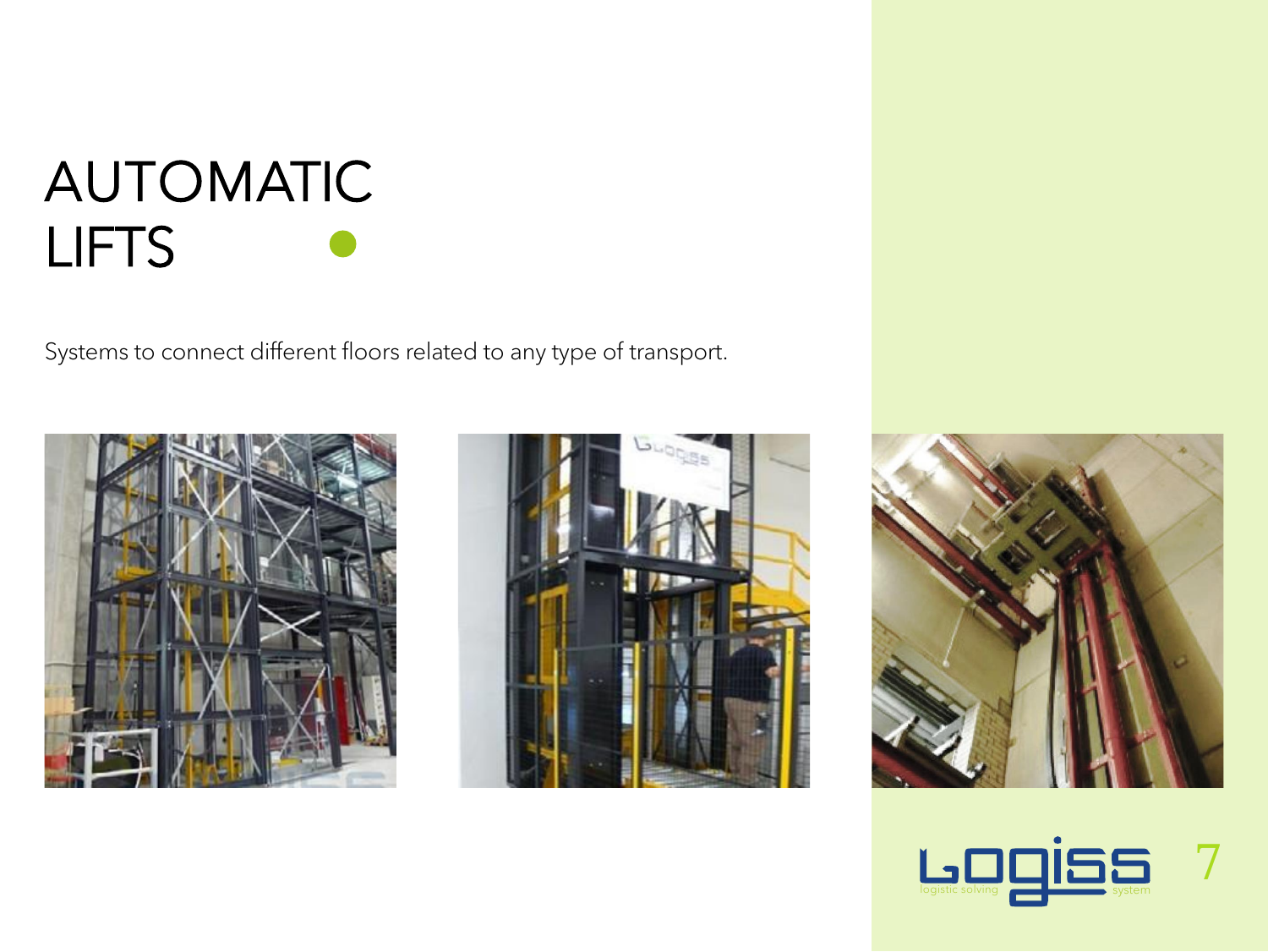#### PACKAGING AND LABELING

Fully automated or semi-manual systems. Packaging lines for boxes and wrapping machines for pallet of any size and weight.







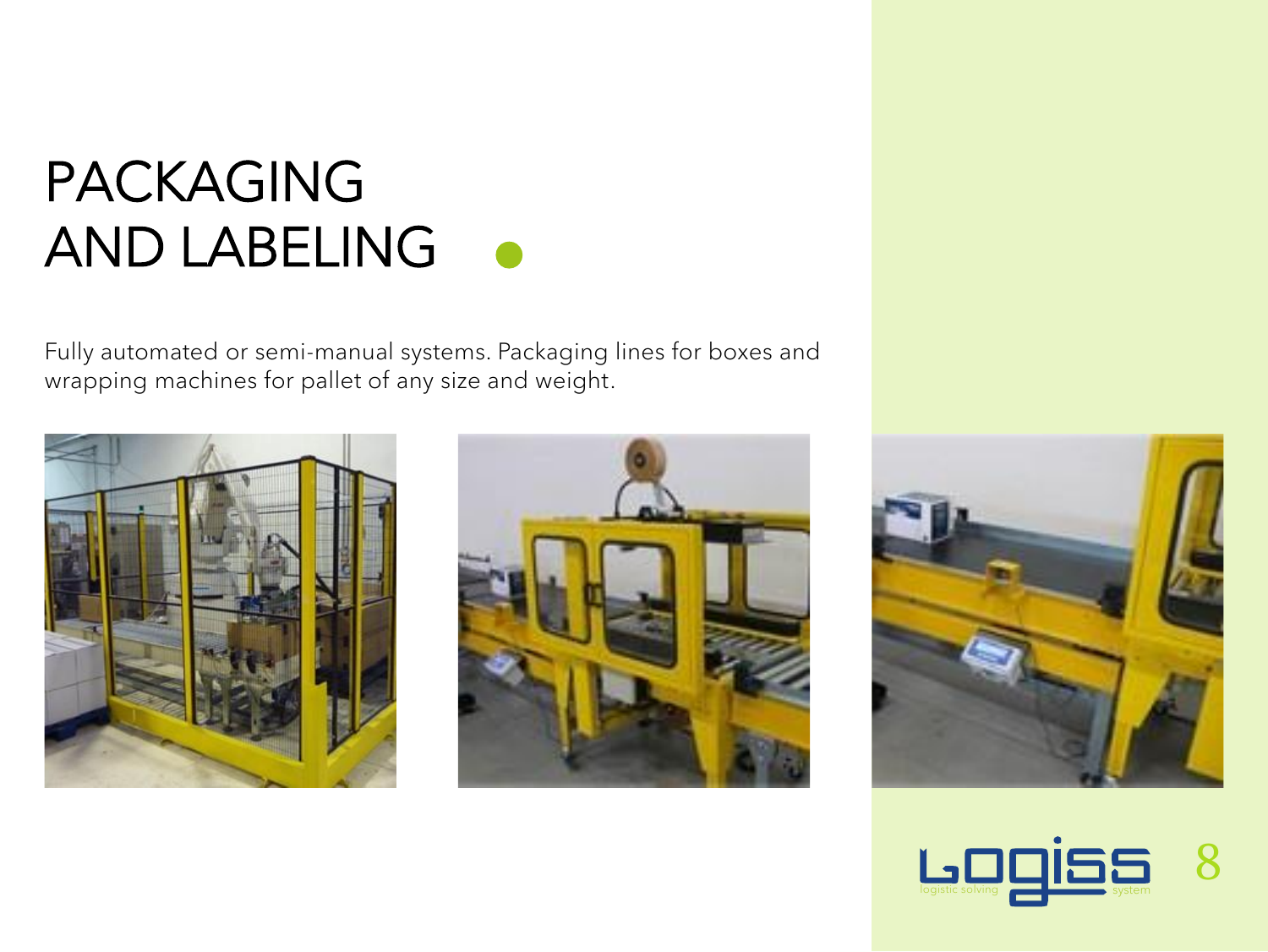### SPECIAL HANDLING **O**

Machines built on a project for particular needs, such as backlit conveyor belts for robots, specific chain conveyors, special storage systems an more.



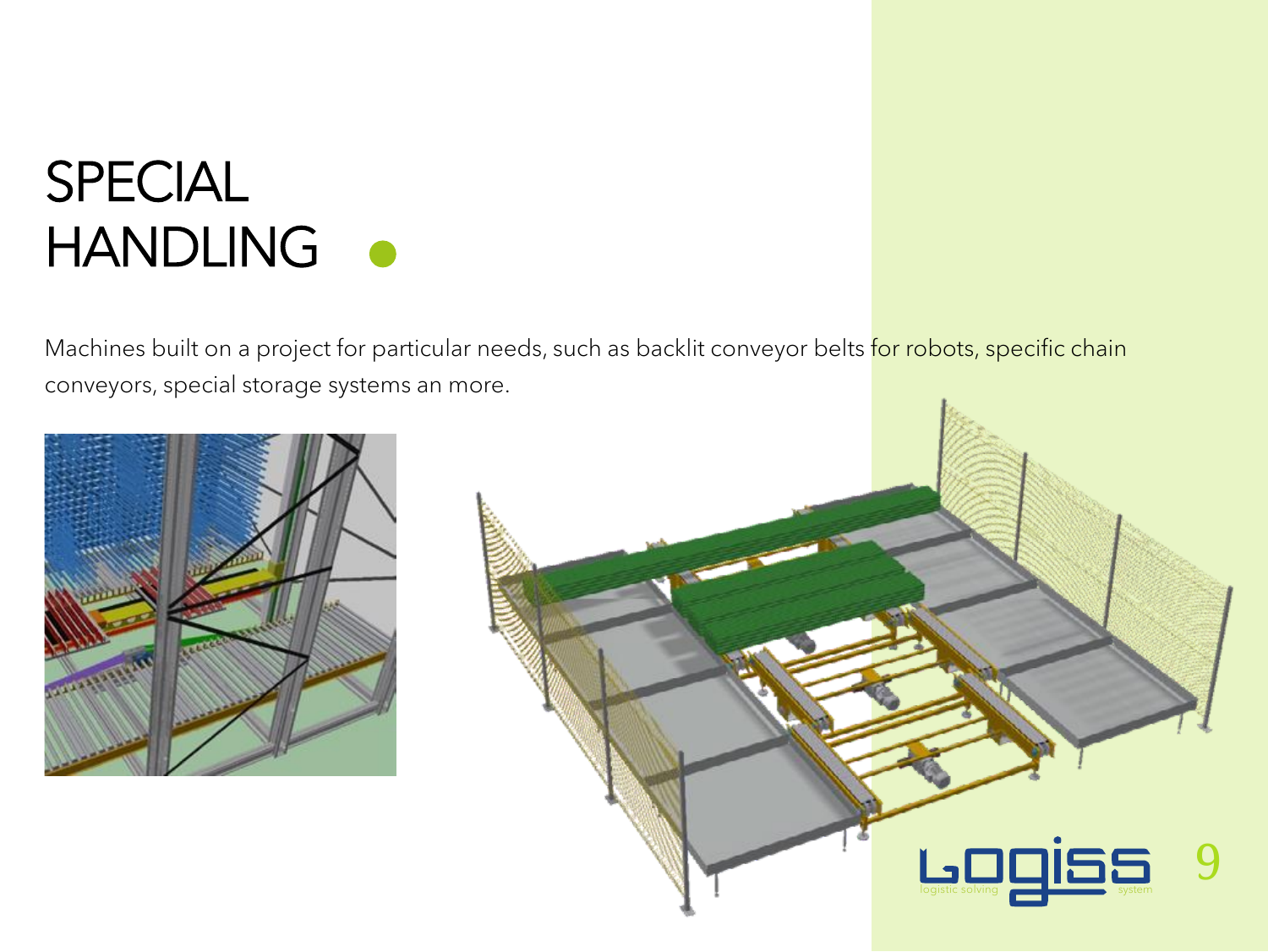



COMMITMENT

THE INTERNATIONAL CERTIFICATION NETWORK



LOGISS SRL VIALE DEL LAVORO 16/E - 38068 ROVERETO (TN)

has implemented and maintains a Quality Management System

for the following scope:

Design and realization of integrated solutions for: logistics, systems and machines for internal handling and packaging. Charging systems for electric schicles.<br>Assembly assistance

which fulfills the requirements of the following standard:

ISO 9001:2015 Januard on: 2020 - 12 - 11 Equines on: 2023 - 12 - 20

This attraction is closely linked to the RNiet Pertner's original certificate and shall not be went as a standaline document

Registration Number: IT - 97225



President of IQNET

by, Mirio Romersi President of CISQ

 $\label{eq:2.1} \begin{array}{c} \textit{10000} & \textit{10000} & \textit{10000} & \textit{10000} & \textit{10000} & \textit{10000} & \textit{10000} & \textit{10000} & \textit{10000} & \textit{10000} & \textit{10000} & \textit{10000} \\ \textit{100000} & \textit{10000} & \textit{10000} & \textit{10000} & \textit{10000} & \textit{10000} & \textit{1$ **Johnson** 

<sup>4</sup> The list of \$20st param to raid at the city of inter of this certifican. Updated today



THE INTERNATIONAL CERTIFICATION NETWORK

#### **CERTIFICATE** caso aro-

LOGISS SRL VALE DEL LAVORO 16/E - 38068 ROVERETO (TN)

Ass implemented and maintains a

Enzironmental Management System

for the following scope:

Design and realization of integrated solutions for: legistics, systems and machines for internal handling and peckaging. Charging systems for electric vehicles.<br>Assembly assistance

which fulfills the requirements of the following standard:

ISO 14001:2015 haned on: 2020 - 12 - 11 Expires on: 2023 - 12 - 20

This attentiation is directly finited to the  $I(2\bar{0}4)$  Partner's express certificate  $\alpha$  and what her search as a stand-alone stockers and

Registration Number: IT - 97226





 $\label{eq:2.1} \begin{array}{c} \text{D}(0) \text{Fick} \text{Pekm} \text{Pekm} \text{Pekm} \text{Pekm} \text{Pekm} \text{Pekm} \text{Pekm} \text{Pekm} \text{Pekm} \text{Pekm} \text{Pekm} \text{Pekm} \text{Pekm} \text{Pekm} \text{Pekm} \text{Pekm} \text{Pekm} \text{Pekm} \text{Pekm} \text{Pekm} \text{Pekm} \text{Pekm} \text{Pekm} \text{Pekm} \text{Pekm} \text{Pekm} \text{Pekm} \text$ **COC CM British Carl Inc.** 

<sup>2</sup> The lat of KNew partners is halfal at the time of lease of this continues. Upstood

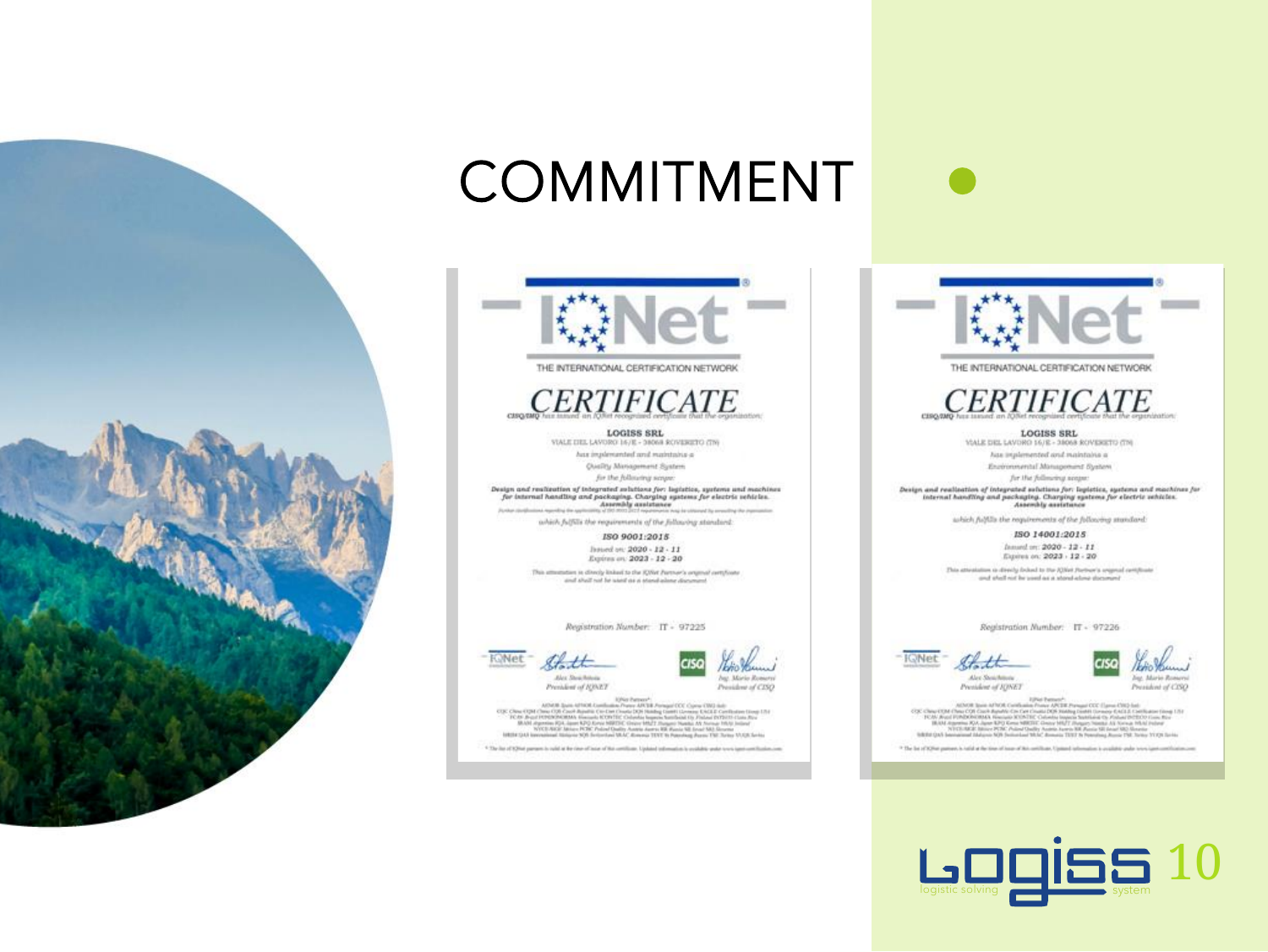

## NETWORK .

#### TO OFFER THE BEST

From 2020 Logiss has signed a collaboration agreement with the Japanese group Daifuku, world leader in the sector of automatic warehouses, for the development of the Italian market.

# DAIFUKU

Always an Edge Ahead

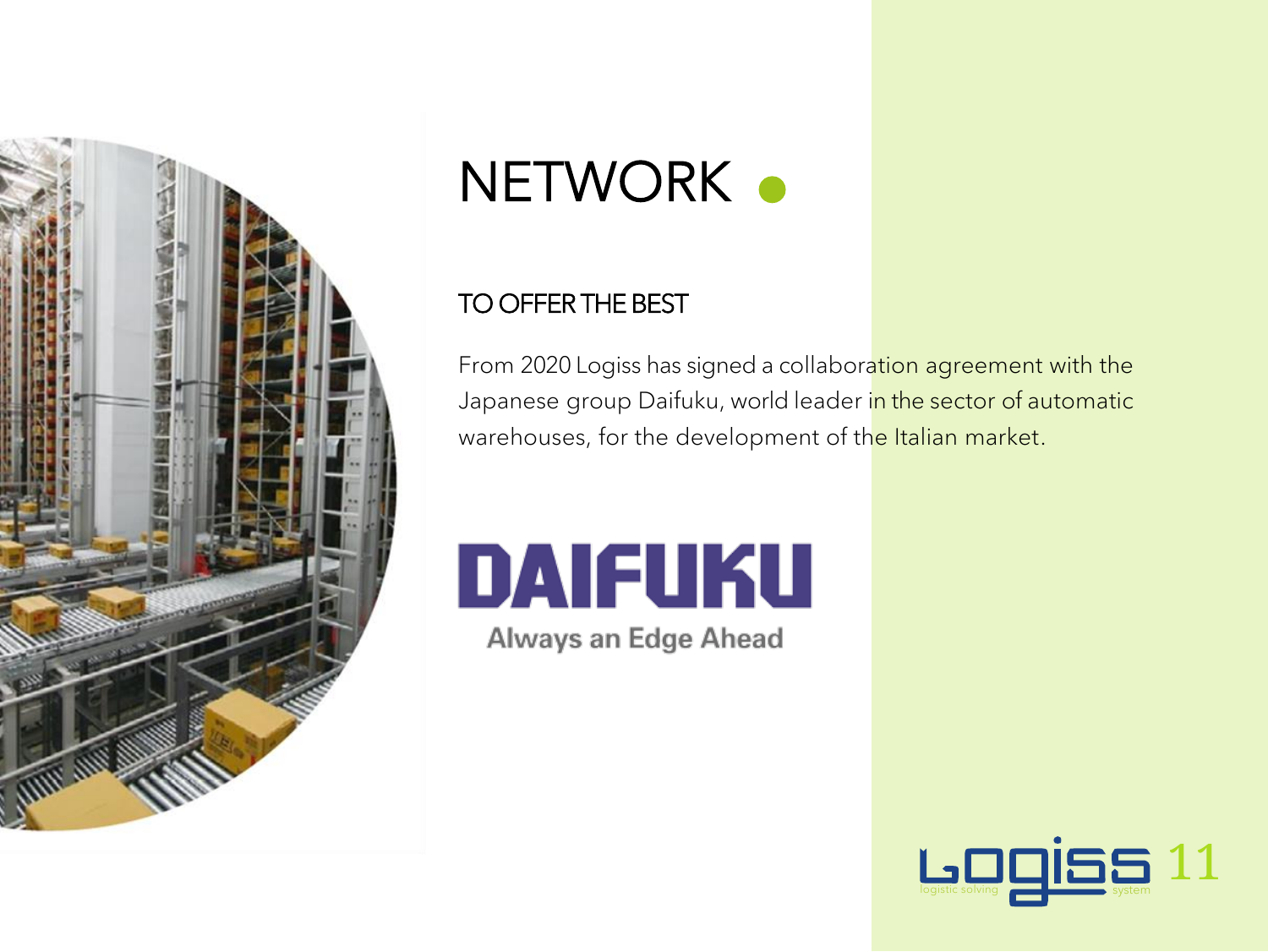#### **REFERENCES**





**BRACCHI TRANSPORT & LOGISTICS** 













CRAI

Fippi



**SABO** 









**Bonfanti** 

**DAIFUKU** 

**Haier** 

OTB





**GD** Bonfiglioli

**PEDRALI**